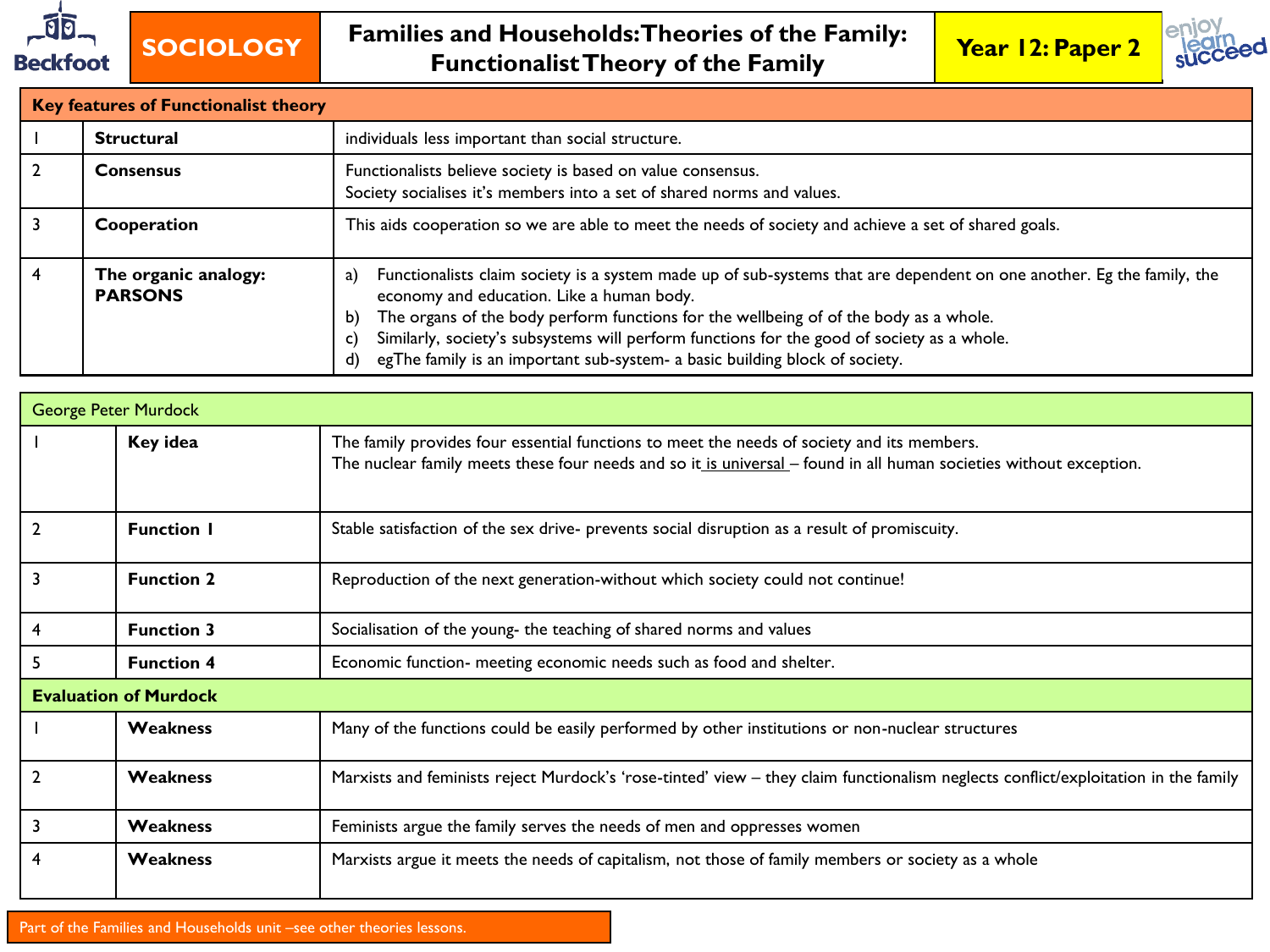

# **SOCIOLOGY Families and Households: Theories of the Family: Functionalist Theory of the Family Year 12: Paper 2**



|                | Parsons: functional fit theory                                                            |                                                                                                                                                                                                                                                                                                                                |                                                                                                                                                                                                                                                                                                                                                                                                                                                                                                                                                                                                                                                                                                                                                   | <b>EVALUATION of Parsons</b>                 |                                                                                 |                                                                                                                         |                                                                                                                                                                                                                                                                                                                                                                                                                                                                                                                                                                                                                                                                                                                                                                                                                                                                                                             |
|----------------|-------------------------------------------------------------------------------------------|--------------------------------------------------------------------------------------------------------------------------------------------------------------------------------------------------------------------------------------------------------------------------------------------------------------------------------|---------------------------------------------------------------------------------------------------------------------------------------------------------------------------------------------------------------------------------------------------------------------------------------------------------------------------------------------------------------------------------------------------------------------------------------------------------------------------------------------------------------------------------------------------------------------------------------------------------------------------------------------------------------------------------------------------------------------------------------------------|----------------------------------------------|---------------------------------------------------------------------------------|-------------------------------------------------------------------------------------------------------------------------|-------------------------------------------------------------------------------------------------------------------------------------------------------------------------------------------------------------------------------------------------------------------------------------------------------------------------------------------------------------------------------------------------------------------------------------------------------------------------------------------------------------------------------------------------------------------------------------------------------------------------------------------------------------------------------------------------------------------------------------------------------------------------------------------------------------------------------------------------------------------------------------------------------------|
|                | Key idea                                                                                  | The functions performed by the family will depend on the type of society in which it is found.<br>The functions the family performs will affect it's shape /structure. Nuclear family-married<br>heterosexual couple with their own biological children. Extended family eg three generations<br>living in the same household. |                                                                                                                                                                                                                                                                                                                                                                                                                                                                                                                                                                                                                                                                                                                                                   | Was the<br>extended<br>family<br>dominant in | a)                                                                              | Young and Wilmott (73) Pre-<br>industrial family was nuclear<br>not extended-parents and<br>children worked together in |                                                                                                                                                                                                                                                                                                                                                                                                                                                                                                                                                                                                                                                                                                                                                                                                                                                                                                             |
| $\overline{2}$ | Key idea                                                                                  | There are 2 types of society;                                                                                                                                                                                                                                                                                                  |                                                                                                                                                                                                                                                                                                                                                                                                                                                                                                                                                                                                                                                                                                                                                   |                                              | pre-industrial<br>society?                                                      | b)                                                                                                                      | cottage industries.<br>Laslett (72) 1564-1821 - English                                                                                                                                                                                                                                                                                                                                                                                                                                                                                                                                                                                                                                                                                                                                                                                                                                                     |
|                |                                                                                           | <b>Pre-industrial</b> $-(\text{pre late } 18^{\text{th}} C)$ :                                                                                                                                                                                                                                                                 | Extended family the best fit.                                                                                                                                                                                                                                                                                                                                                                                                                                                                                                                                                                                                                                                                                                                     |                                              |                                                                                 |                                                                                                                         | households mostly nuclear.<br>Low life expectancy and late                                                                                                                                                                                                                                                                                                                                                                                                                                                                                                                                                                                                                                                                                                                                                                                                                                                  |
|                |                                                                                           | Modern industrial $-(\text{late } 18^{\text{th}} C)$ :                                                                                                                                                                                                                                                                         | Nuclear family the best fit                                                                                                                                                                                                                                                                                                                                                                                                                                                                                                                                                                                                                                                                                                                       |                                              |                                                                                 |                                                                                                                         | childbearing resulted in a                                                                                                                                                                                                                                                                                                                                                                                                                                                                                                                                                                                                                                                                                                                                                                                                                                                                                  |
| $\overline{3}$ | <b>Needs of</b><br>industrial<br>society (1)                                              | farm.<br>move from place to place than an extended family.                                                                                                                                                                                                                                                                     | A geographically mobile workforce:<br>In pre-industrial society people lived in the same place all of their lives and worked on the same<br>In modern industrial society people need to travel for work. It is easier for the nuclear family to                                                                                                                                                                                                                                                                                                                                                                                                                                                                                                   |                                              | Did the family<br>become<br>nuclear in early<br>industrial<br>society?          | a)<br>b)                                                                                                                | shortage of extended families.<br>Parsons said that the nuclear<br>family was created alongside<br>industrialisation.<br>Young and Wilmott - the<br>hardship of industrial life led to<br>the Mum-centred working class<br>extended family -female kin<br>relied on one another for<br>financial, practical and<br>emotional support.<br>Exchange theory- Anderson<br>(80) Mid-19th C Preston-<br>families did not cut ties with<br>extended kin. The benefits of<br>maintaining contact outweighed<br>the costs eg the absence of a<br>welfare state, poverty, sickness<br>vs support with children and<br>rent.<br>Partial support- Young and<br>Wilmott- From 1900 the<br>nuclear family was the<br>dominant family type. Due to<br>higher living standards, married<br>women working, the welfare<br>state and better housing.<br>BUT the extended family<br>continues to exist (more on<br>this later) |
| $\overline{4}$ | <b>Needs of</b><br>industrial<br>society (2)                                              | A socially mobile workforce:<br>had a higher status as this was ascribed.<br>mobility.                                                                                                                                                                                                                                         | a) In an extended family in pre-industrial times, adult sons lived in their father's house-their father<br>b) Modern industrial society relies on a skilled workforce to cope with changes in technology.<br>The best people need to fill the most important jobs-status is achieved.<br>EG.the son of a labourer may become a doctor through their efforts and ability.<br>The best solution is the nuclear family- sons leave home once married. This encourages social<br>The mobile nuclear family is "structurally isolated" from the extended kin. There are no binding<br>obligations to them as there would have been in pre-Industrial society.<br>The nuclear family is better equipped to meet the needs of modern Industrial society. |                                              |                                                                                 | $\mathsf{c})$                                                                                                           |                                                                                                                                                                                                                                                                                                                                                                                                                                                                                                                                                                                                                                                                                                                                                                                                                                                                                                             |
| $\overline{5}$ | Loss of<br><b>Functions</b>                                                               | I) Pre-Industrial Family<br>A unit of production -worked together on the farm<br>A unit of consumption- fed and clothed it's members                                                                                                                                                                                           | Self-sufficient- provided health and welfare -met most individual and social needs.<br>I) The primary socialisation of children- teach basic skills and values to enable cooperation with<br>2) The stabilisation of adult personalities: the family is a place where adults can relax and release<br>tensions, enabling them to return to work feeling refreshed -functional for the efficiency of the                                                                                                                                                                                                                                                                                                                                           |                                              |                                                                                 |                                                                                                                         |                                                                                                                                                                                                                                                                                                                                                                                                                                                                                                                                                                                                                                                                                                                                                                                                                                                                                                             |
|                |                                                                                           | 2) Modern Industrial Family<br>Family changes it's structure and loses it's functions.<br>Not a unit of production-work in factories<br>Becomes a unit of consumption only.<br>Loses functions to schools and the health service.                                                                                              |                                                                                                                                                                                                                                                                                                                                                                                                                                                                                                                                                                                                                                                                                                                                                   |                                              | Is the<br>extended<br>family no<br>longer<br>important in<br>modern<br>society? | a)                                                                                                                      |                                                                                                                                                                                                                                                                                                                                                                                                                                                                                                                                                                                                                                                                                                                                                                                                                                                                                                             |
| 6              | <b>Result of</b><br>the loss of<br>functions:<br>$\mathbf{2}$<br>irreducible<br>functions | others and to begin the process of integration.<br>economy.                                                                                                                                                                                                                                                                    |                                                                                                                                                                                                                                                                                                                                                                                                                                                                                                                                                                                                                                                                                                                                                   |                                              |                                                                                 | b)                                                                                                                      |                                                                                                                                                                                                                                                                                                                                                                                                                                                                                                                                                                                                                                                                                                                                                                                                                                                                                                             |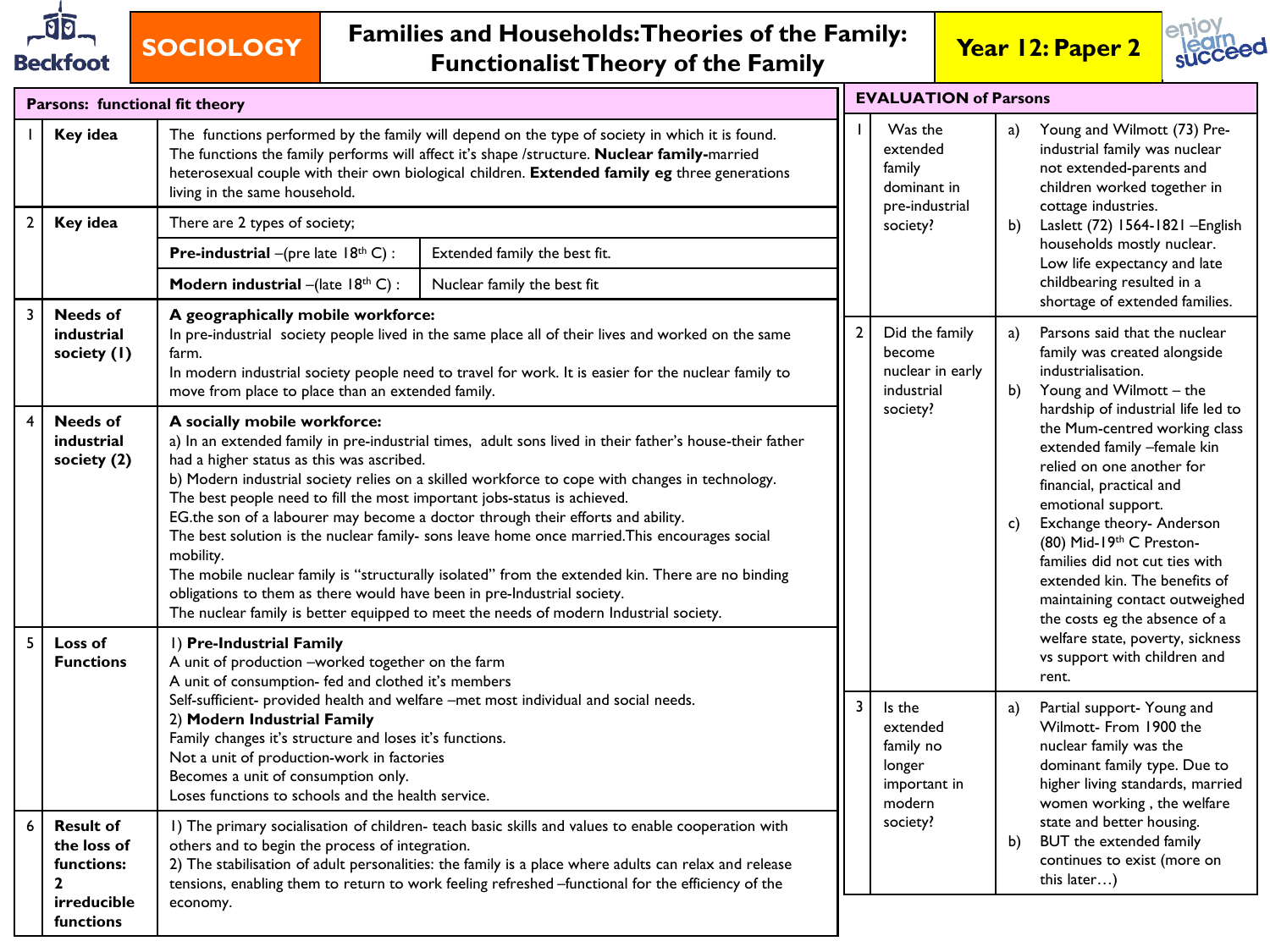



| <b>Key features of Marxist theory</b>                               |                                                                                                                                                                                                 |  |  | <b>Marxist view of the Family</b> |                                                                                                                  |  |  |
|---------------------------------------------------------------------|-------------------------------------------------------------------------------------------------------------------------------------------------------------------------------------------------|--|--|-----------------------------------|------------------------------------------------------------------------------------------------------------------|--|--|
| Structural                                                          | individuals less important than social structure.                                                                                                                                               |  |  |                                   |                                                                                                                  |  |  |
| Conflict                                                            | They believe that society is based on conflict between two social class<br>groups -Proletariat and the Bourgeoisie-created by capitalism                                                        |  |  | Key<br>idea                       | The functions of the family are performed for the benefit of the<br>capitalist system.                           |  |  |
| <b>Role of</b><br>institutions                                      | Marxists see every institution in society as helping to maintain class<br>inequality and capitalism- they transmit ruling class ideology<br>Eg Media, family, education, religion and the state |  |  | Key<br>idea                       | This contrasts with the Functionalist view.<br>They believe the family benefits both society and the individual. |  |  |
| The family serves the needs of capitalism: Inheritance of Property: |                                                                                                                                                                                                 |  |  |                                   |                                                                                                                  |  |  |

|                                    | The family serves the needs of capitalism: Inheritance of Property:                                                                                                                                                                                                                                                                                                                                                                                                                                                                                                                                                                                                                                                                                                                                                                                                                                                                                                                                                                                                                      |
|------------------------------------|------------------------------------------------------------------------------------------------------------------------------------------------------------------------------------------------------------------------------------------------------------------------------------------------------------------------------------------------------------------------------------------------------------------------------------------------------------------------------------------------------------------------------------------------------------------------------------------------------------------------------------------------------------------------------------------------------------------------------------------------------------------------------------------------------------------------------------------------------------------------------------------------------------------------------------------------------------------------------------------------------------------------------------------------------------------------------------------|
| <b>Inheritance</b><br>of Property: | The means of production $=$ eg tools, machinery, raw materials, factories, land.<br>The mode of production $=$ who owns and controls the means of production.<br>b)<br>The mode of production is the key factor that determines the shape of all social institutions.<br>C)<br>In modern societies the capitalist class owns and controls the means of production.<br>d)<br>As the mode of production evolves, so will the family.<br>e)                                                                                                                                                                                                                                                                                                                                                                                                                                                                                                                                                                                                                                                 |
|                                    | <b>MARX:PRIMITIVE COMMUNISM</b><br>Primitive communism- an early classless society.<br>a)<br>There was no concept of private property.<br>b)<br>Everyone owned the means of production communally.<br>c)<br><b>ENGELS:</b><br>At this stage there was no family but a "promiscuous horde" or tribe- no restrictions on sexual relationships.<br>a)                                                                                                                                                                                                                                                                                                                                                                                                                                                                                                                                                                                                                                                                                                                                       |
|                                    | <b>Private Property</b><br>As the forces of production developed society's wealth increased.<br>a)<br>The concept of private property also developed.<br>b)<br>A class of men emerged- they secured control of the means of production.<br>C)<br>This created the patriarchal monogamous family.<br>d)<br><b>ENGELS</b><br>Monogamy was essential because of the inheritance of private property. Men had to be certain of the paternity of their children to ensure that<br>a)<br>their legitimate heirs inherited from them.<br>The rise of the monogamous nuclear family represented a "world historical defeat of the female sex."<br>b)<br>It brought woman's sexuality under male control-turning her into " a mere instrument for the production of children."<br>C)<br>Women will only achieve liberation from patriarchal control when capitalism and the private ownership of the means of production are<br>$\mathsf{d}$<br>overthrown.<br>There will be no private property and so no need for the patriarchal family passing private property down through the generations. |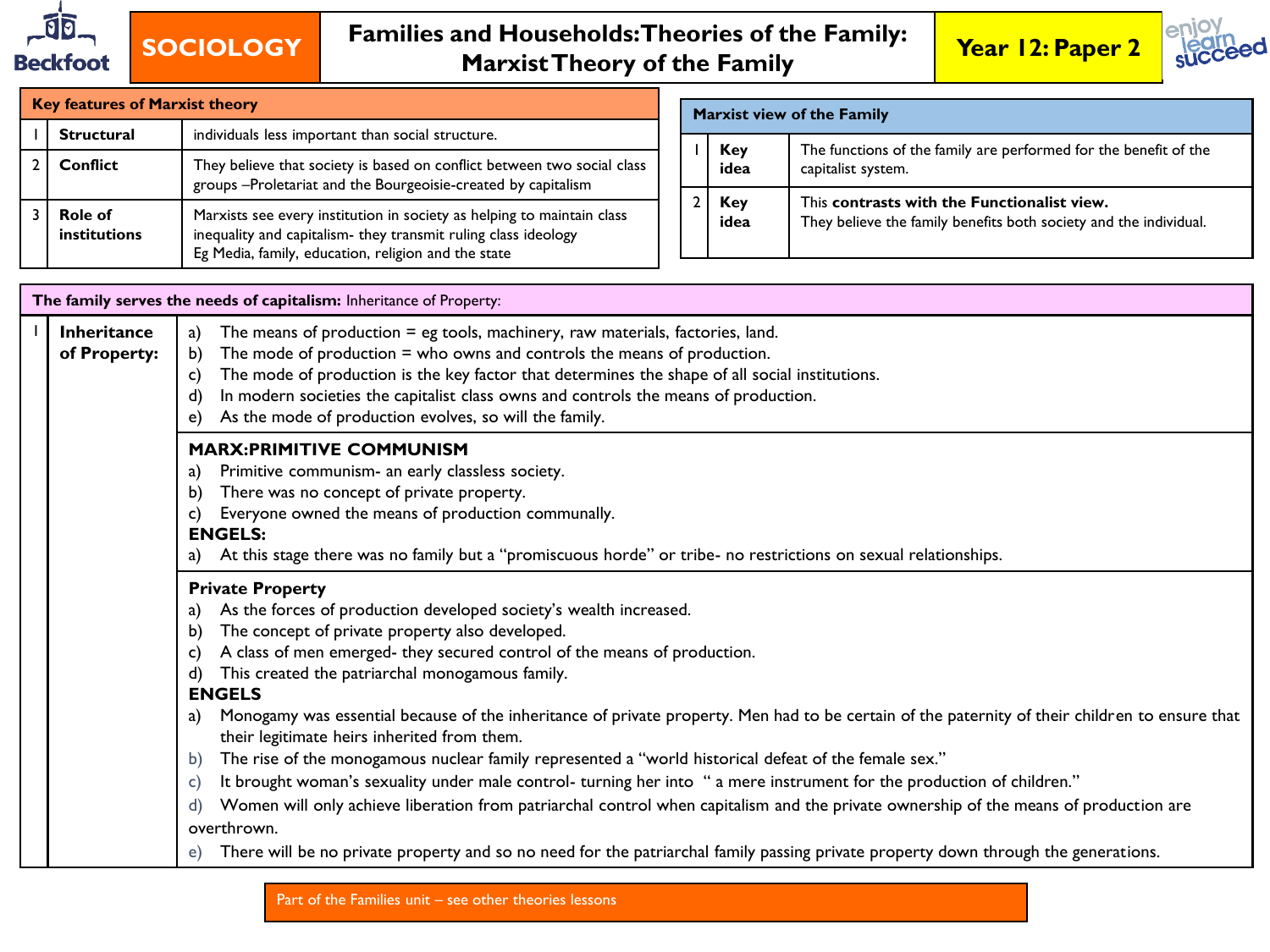



|                | The family serves the needs of capitalism:                         |                                                                                                                                                                                                                                                                                                                                                                                                                                                                                                                                                                                                                                                                                                                                                                                             |
|----------------|--------------------------------------------------------------------|---------------------------------------------------------------------------------------------------------------------------------------------------------------------------------------------------------------------------------------------------------------------------------------------------------------------------------------------------------------------------------------------------------------------------------------------------------------------------------------------------------------------------------------------------------------------------------------------------------------------------------------------------------------------------------------------------------------------------------------------------------------------------------------------|
| $\overline{2}$ | <b>Ideological functions</b>                                       | Ideology- a set of ideas or beliefs that justifies inequality and maintains the capitalist system by persuading people that this is fair,<br>natural and unchangeable.<br>The family does this by socialising children into the idea that hierarchy and inequality are inevitable.<br>Parental power over children presents the idea that there will always be someone in charge-usually a man.<br>This prepares them for working life- to accept orders from their capitalist employers.<br>ZARETSKY (1976)<br>The family offers a haven from the harsh and exploitative world of capitalism outside.<br>Workers can be themselves and have a private life.<br>This is an illusion though<br>The family can't meet it's members' needs.<br>It is based on the domestic servitude of women. |
| 3              | Unit of consumption                                                | Capitalism exploits the labour of the workers, making a profit by selling products of their labour for more than it pays them to<br>a)<br>produce these commodities.<br>The family plays a role in generating profit for capitalists.<br>b)<br>It is an important market for the sale of consumer goods.<br>C)<br>Advertisers encourage families to buy the latest products to "Keep up with the Joneses."<br>d)<br>The media target children- they use pester power to persuade parents to buy things.<br>e)<br>Children who lack the latest clothes or must have gadgets are mocked and stigmatised by their peers.<br>Ð                                                                                                                                                                  |
| $\overline{4}$ | In summary<br>$CDITICICM$ of the MADVICT DEDCDECTIVE of the EAMILY | The family serves the needs of capitalism in 3 ways;<br>Inheritance of property<br>a)<br>Ideological functions<br>b)<br>A unit of consumption<br>c)<br>These functions may benefit capitalism but they DO NOT benefit the members of a family.                                                                                                                                                                                                                                                                                                                                                                                                                                                                                                                                              |

| CRITICISM of the MARXIST PERSPECTIVE of the FAMILY |                                                                                                                                                                                                                                                                                                                   |  |  |  |  |
|----------------------------------------------------|-------------------------------------------------------------------------------------------------------------------------------------------------------------------------------------------------------------------------------------------------------------------------------------------------------------------|--|--|--|--|
| Weakness                                           | They assume the nuclear family is the dominant type in a capitalist society- it ignores the structural diversity amongst families today in the UK.                                                                                                                                                                |  |  |  |  |
| <b>Weakness</b>                                    | Marxists emphasise class inequalities in a capitalist system- Feminists feel this ignores the importance of gender inequalities.<br>The family serves the interests of men, not capitalism                                                                                                                        |  |  |  |  |
| <b>Weakness</b>                                    | Marxists take a conflict view of the family and suggest that the nuclear family does not work in the interests of the individual-<br>Functionalists take a consensus view and argue that the Marxist approach ignores the benefits a nuclear family provides for it's members. Eg<br>children, emotional security |  |  |  |  |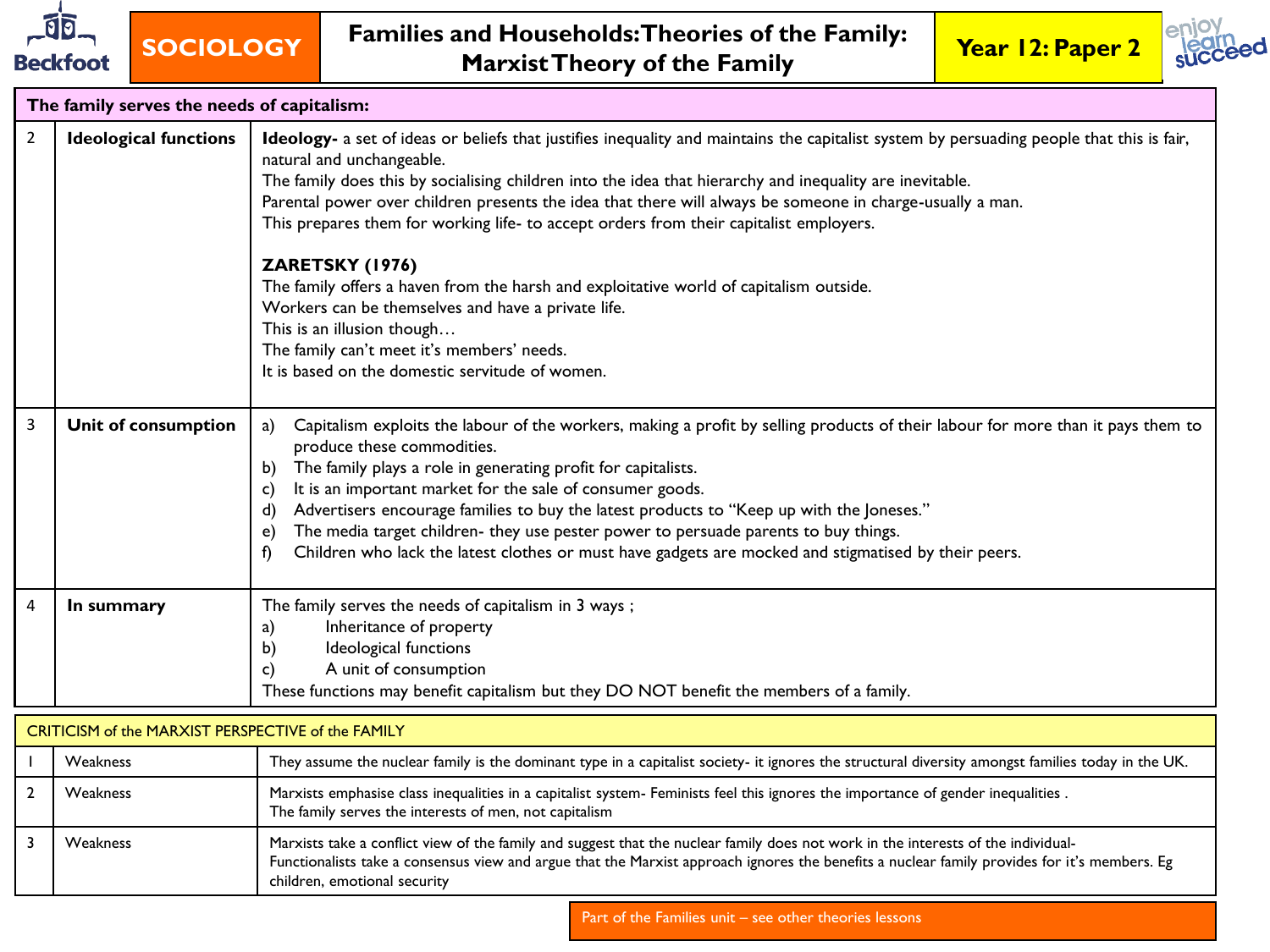

## **SOCIOLOGY Families and Households: Theories of the Family: Feminist Theory of the Family (Pt1) Year 12: Paper 2**



|                                                                                                                                                                                  | <b>Key features of Feminist theory</b>                                    |                                                                                                                                                                                                                          |                            | Liberal Feminism: Success and Reasons for Change                                                                                                                                                                                                |                                                                                                                                                                                                                                                                                                                                                                                     |  |  |  |
|----------------------------------------------------------------------------------------------------------------------------------------------------------------------------------|---------------------------------------------------------------------------|--------------------------------------------------------------------------------------------------------------------------------------------------------------------------------------------------------------------------|----------------------------|-------------------------------------------------------------------------------------------------------------------------------------------------------------------------------------------------------------------------------------------------|-------------------------------------------------------------------------------------------------------------------------------------------------------------------------------------------------------------------------------------------------------------------------------------------------------------------------------------------------------------------------------------|--|--|--|
|                                                                                                                                                                                  | individuals less important than social<br><b>Structural</b><br>structure. |                                                                                                                                                                                                                          |                            | Success:<br><b>SOMERVILLE</b>                                                                                                                                                                                                                   | Over the past 50 years traditional definitions of femininity and masculinity have been challenged;<br>Women have more choice about marriage<br>a)                                                                                                                                                                                                                                   |  |  |  |
| $\overline{2}$                                                                                                                                                                   | Conflict-<br><b>Similarity with</b><br><b>Marxism</b>                     | Feminists are similar to Marxists in taking<br>a critical/conflict view of the family.<br>However, they believe the source of<br>conflict is patriarchy not capitalism.                                                  |                            | (2000)                                                                                                                                                                                                                                          | b)<br>Women may choose to work<br>Women have more rights to divorce<br>c)<br>d)<br>There is greater equality within marriage                                                                                                                                                                                                                                                        |  |  |  |
| 3                                                                                                                                                                                | <b>Different to</b><br><b>Functionalism</b>                               | They are different to Functionalists who<br>take a consensus view of the family.                                                                                                                                         | $\overline{2}$             | <b>Economic</b><br>reasons<br><b>WILKINSON</b>                                                                                                                                                                                                  | a)<br>Recession and globalisation has created changes to the economy.<br>b)<br>The decline of traditional industries and the rise of the service sector has created more<br>opportunities for women to be in the labour market- the feminisation of the workforce.<br>Women are now more likely to be financially independent of men.<br>c)<br>A genderquake has taken place.<br>a) |  |  |  |
| $\overline{4}$                                                                                                                                                                   | <b>Social</b><br>construct                                                | General feminist views of the family<br>suggest that gender inequality is a social<br>construct- it is not natural or inevitable.                                                                                        | 3                          | <b>Social reasons</b>                                                                                                                                                                                                                           |                                                                                                                                                                                                                                                                                                                                                                                     |  |  |  |
| 5                                                                                                                                                                                | <b>Issues</b>                                                             | They focus on issues such as the domestic<br>division of labour and domestic abuse.                                                                                                                                      |                            | <b>WILKINSON</b>                                                                                                                                                                                                                                | Women now have a radically different view on education, career, family life and childcare<br>b)<br>compared to their grandparents.<br>More girls will go to university and seek economic independence from men.<br>c)                                                                                                                                                               |  |  |  |
|                                                                                                                                                                                  | <b>Liberal Feminism</b>                                                   |                                                                                                                                                                                                                          | $\overline{4}$             | Legal reasons<br><b>OAKLEY</b>                                                                                                                                                                                                                  | Changes in the economy and social attitudes have led to political changes that challenge patriarchal<br>values and attitudes at home and in work.<br>Equality Act 2010                                                                                                                                                                                                              |  |  |  |
|                                                                                                                                                                                  | March of<br>progress                                                      | They hold similar views to "march of progress"<br>theorists such as Wilmott and Young<br>(Functionalists).                                                                                                               |                            |                                                                                                                                                                                                                                                 | Discrimination against all women is illegal.<br>This strengthened women's position;<br>$\vert$ )<br>Own wage<br>2)<br>Better say in decision-making<br>3)<br>Fair distribution of domestic and childcare tasks<br>Other policy changes:<br>Maternity rights                                                                                                                         |  |  |  |
| $\overline{2}$                                                                                                                                                                   | Gradual<br>change                                                         | However, they are different in the way they do<br>not think full equality has been achieved. They<br>think there has been gradual progress.                                                                              |                            |                                                                                                                                                                                                                                                 |                                                                                                                                                                                                                                                                                                                                                                                     |  |  |  |
| 3                                                                                                                                                                                | Campaign                                                                  | campaign against sex discrimination and for<br>equal rights and opportunities for women eg<br>Equal pay.                                                                                                                 |                            |                                                                                                                                                                                                                                                 | 2.<br>Pensions<br>3.<br>Benefit more from divorce reforms<br>4.<br>Reproductive rights eg contraception and abortion (1962;67)                                                                                                                                                                                                                                                      |  |  |  |
| $\overline{4}$                                                                                                                                                                   | <b>OAKLEY</b>                                                             | gender inequality in the family is a<br>a)<br>product of discrimination by individuals<br>and those who run institutions rather than<br>being embedded in the social structure-<br>comes from ignorance, prejudice and a | 5                          |                                                                                                                                                                                                                                                 | However as mentioned earlier<br>They do not feel that the degree of change has gone far enough.<br>There is still a way to go.Eg Domestic abuse.<br>BUT hope that consciousness-raising over time will convince men to eliminate patriarchy.<br>All will benefit more with gender equality.                                                                                         |  |  |  |
|                                                                                                                                                                                  | mistaken view of the biogenetic<br>differences between men and women.     |                                                                                                                                                                                                                          |                            |                                                                                                                                                                                                                                                 | Evaluation of Liberal Feminist theory of the Family                                                                                                                                                                                                                                                                                                                                 |  |  |  |
|                                                                                                                                                                                  |                                                                           | the source of gender inequality and<br>b)<br>discrimination as gender role socialisation<br>patriarchal ideology "persuades" girls to<br>c)                                                                              |                            | <b>Strengths</b>                                                                                                                                                                                                                                | It has been useful in explaining the improved position of women in education, family and work.                                                                                                                                                                                                                                                                                      |  |  |  |
|                                                                                                                                                                                  |                                                                           | adopt traditional roles and restricts<br>opportunities in the top jobs.                                                                                                                                                  | $\overline{2}$             | Weakness                                                                                                                                                                                                                                        | It does not reflect the experiences of all women-only from a white middle class view.                                                                                                                                                                                                                                                                                               |  |  |  |
| 5<br><b>BRADLEY</b><br>It is the acceptable face of Feminism - does not<br>go too far in criticising capitalism and men.<br>Part of the Family theory unit –see other organisers |                                                                           | 3                                                                                                                                                                                                                        | Weakness<br>Corsaro (2011) | Critical of gender role socialisation claims.<br>Research on gendered play assumes but does not prove gendered play with evidence.<br>Eg. There is no evidence to suggest that girls who play with dolls go on to become<br>mothers/housewives. |                                                                                                                                                                                                                                                                                                                                                                                     |  |  |  |

Part of the Family theory unit -see other organisers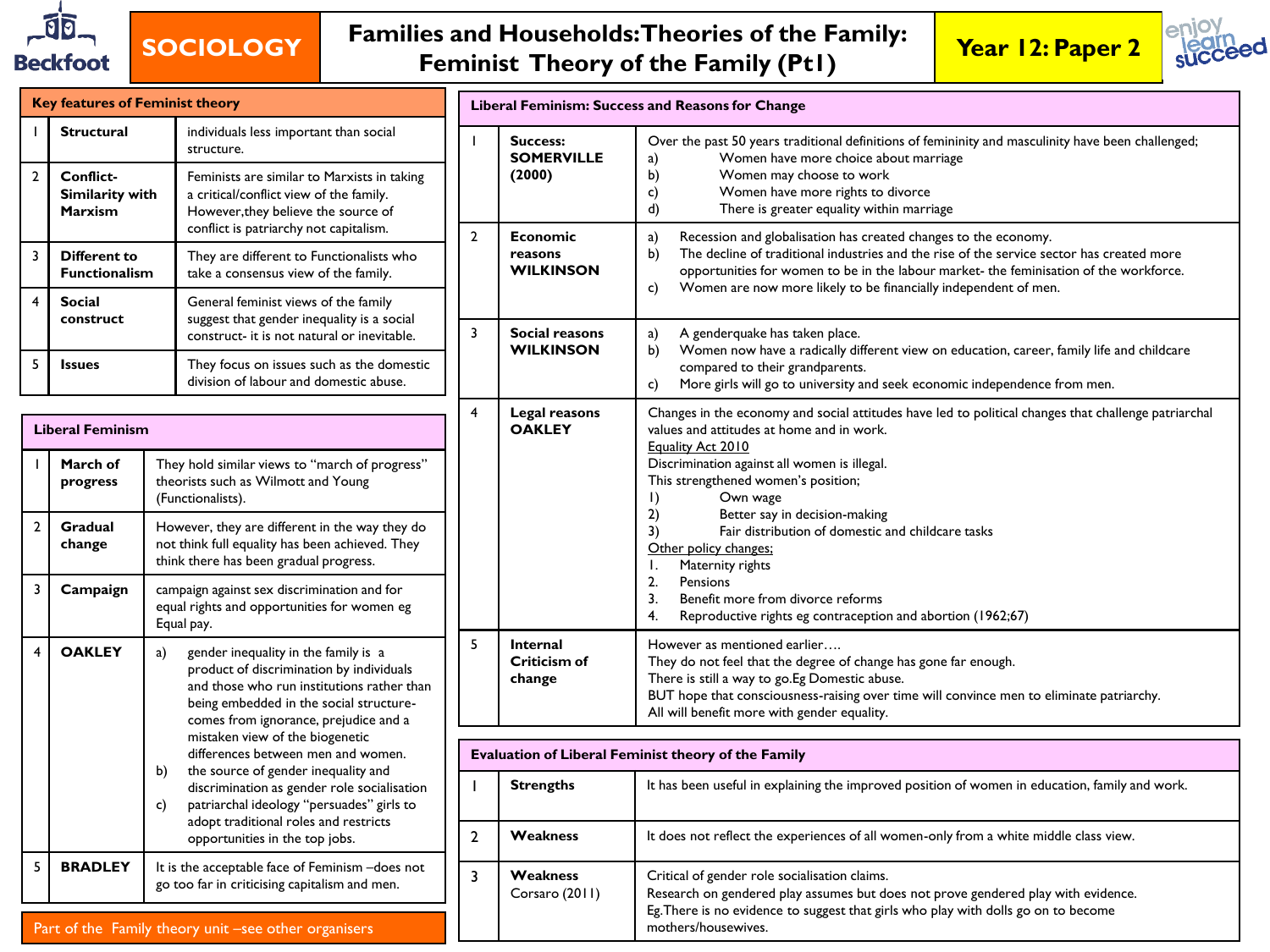

## **SOCIOLOGY Families and Households: Theories of the Family: Feminist Theory of the Family (Pt3) Year 12: Paper 2**



|                                       | <b>Difference Feminism</b>                 |                                                                                                                                                                                                                                                                              |  |  |  |  |  |
|---------------------------------------|--------------------------------------------|------------------------------------------------------------------------------------------------------------------------------------------------------------------------------------------------------------------------------------------------------------------------------|--|--|--|--|--|
|                                       | Key idea                                   | They are critical of other feminisms because they see women as a single group.                                                                                                                                                                                               |  |  |  |  |  |
| $\overline{2}$                        | Key idea                                   | Women are not a single unified group who are exploited equally.                                                                                                                                                                                                              |  |  |  |  |  |
| $\overline{\mathbf{3}}$               | Key idea                                   | Women have a variety of experiences of patriarchy and different goals and<br>interests.                                                                                                                                                                                      |  |  |  |  |  |
| $\overline{\mathbf{4}}$               | <b>Black difference</b><br>feminists-      | Stress the importance of ethnic differences between women.<br>Some women face greater forms of oppression in certain ethnic minority<br>groups.<br>This means that , for some women, discrimination and prejudice may be more<br>important than patriarchy.<br>Eg Bell Hooks |  |  |  |  |  |
| 5                                     | <b>Class differences-</b>                  | Middle class women may have more cultural capital and may be more<br>economically independent than working class women.<br>They may be in a better position to combat patriarchal controls.                                                                                  |  |  |  |  |  |
| 6                                     | Family diversity-<br><b>Calhoun (2003)</b> | Women may be lone parents<br>or<br>women in same sex relationships and so don't face the same patriarchal<br>controls as other women.                                                                                                                                        |  |  |  |  |  |
| <b>Evaluating Difference Feminism</b> |                                            |                                                                                                                                                                                                                                                                              |  |  |  |  |  |
|                                       | Weakness                                   | However other feminists say<br>This neglects the fact that women still share many experiences too.<br>They are still more at risk of domestic violence, low pay and sexual assault.                                                                                          |  |  |  |  |  |